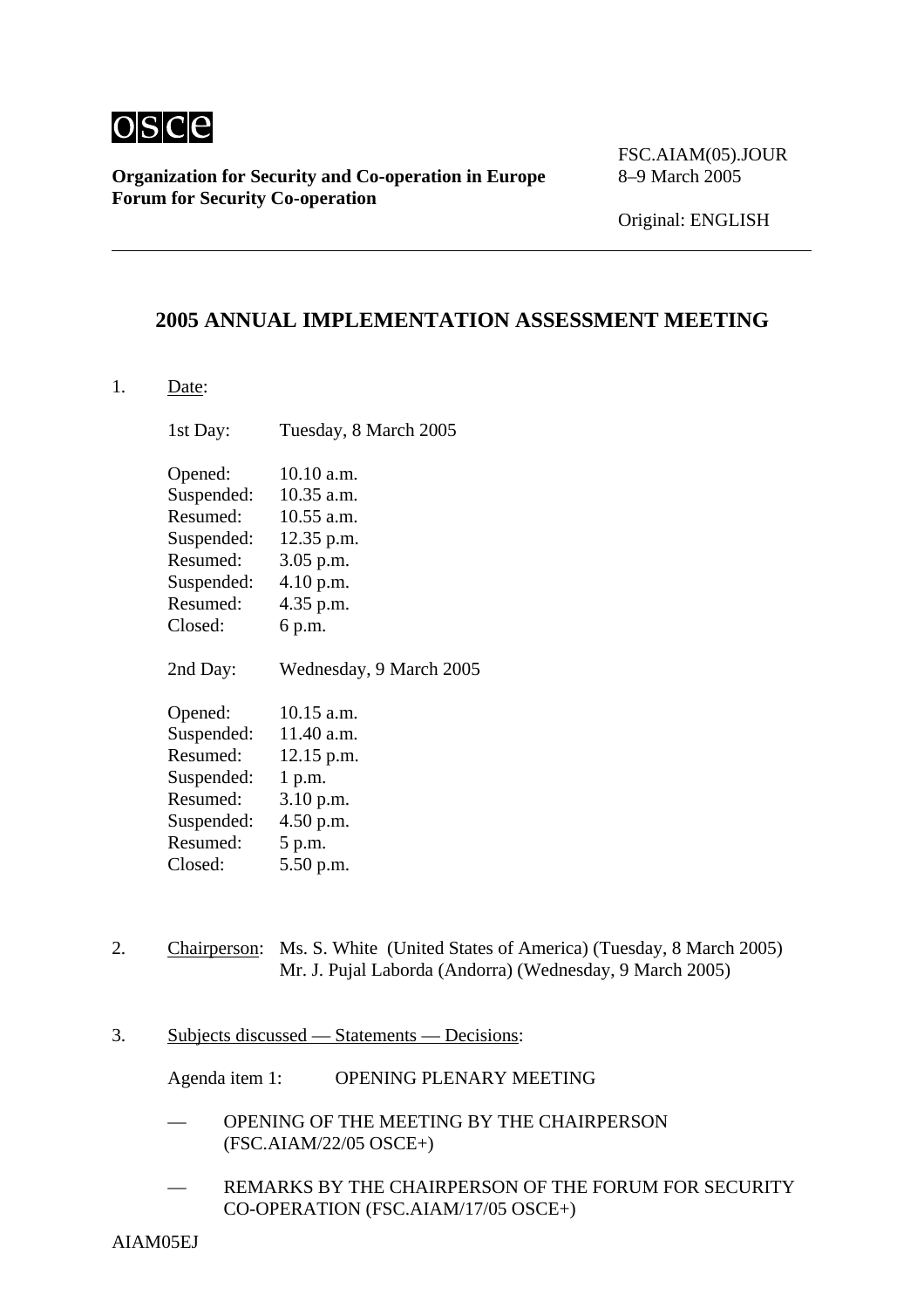## — SITUATION REPORT BY THE DIRECTOR OF THE CONFLICT PREVENTION CENTRE (FSC.AIAM/13/05 OSCE+)

Agenda item 2: WORKING SESSION 1: IMPLEMENTATION OF THE VIENNA DOCUMENT 1999: CLARIFICATION, ASSESSMENT AND CONCLUSIONS

- ANNUAL EXCHANGE OF MILITARY INFORMATION
- DEFENCE PLANNING
- RISK REDUCTION
- MILITARY ACTIVITIES:
	- PRIOR NOTIFICATION OF CERTAIN MILITARY ACTIVITIES
	- ANNUAL CALENDARS
	- CONSTRAINING PROVISIONS
	- OBSERVATION OF CERTAIN MILITARY ACTIVITIES
- CONTACTS
- EVALUATION
- INSPECTION

Agenda item 3: WORKING SESSION 2: OPERATION AND IMPLEMENTATION OF OTHER FSC-AGREED MEASURES/DOCUMENTS: CLARIFICATION, ASSESSMENT AND CONCLUSIONS

- REGIONAL MEASURES
- COMMUNICATIONS NETWORK
- PRINCIPLES GOVERNING CONVENTIONAL ARMS TRANSFERS
- PRINCIPLES GOVERNING NON-PROLIFERATION
- STABILIZING MEASURES FOR LOCALIZED CRISIS SITUATIONS
- GLOBAL EXCHANGE OF MILITARY INFORMATION
- QUESTIONNAIRE ON ANTI-PERSONNEL LANDMINES